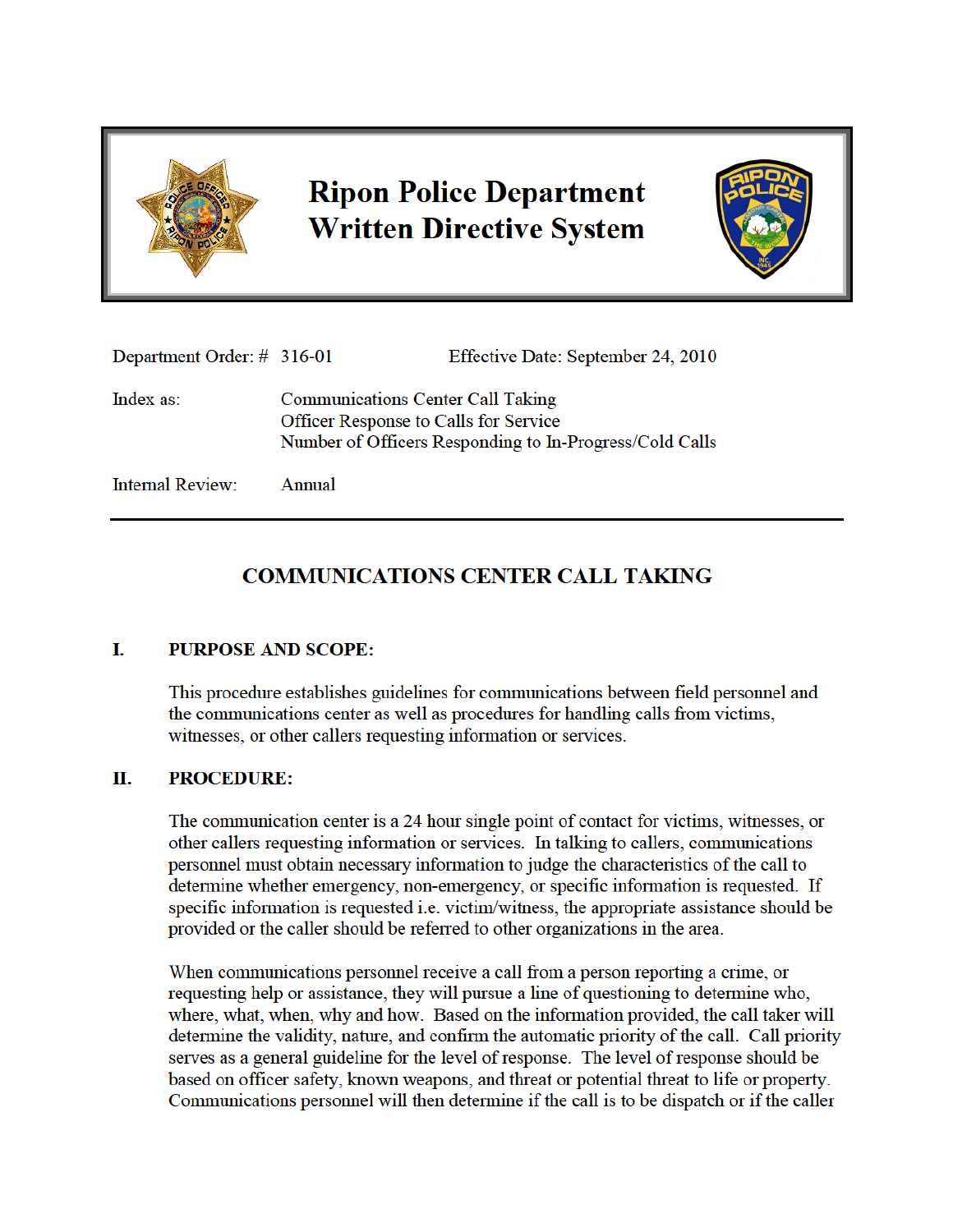needs to be referred to another service provider. Communications personnel will manually change the automatic call type priority depending on the severity of the situation.

**(a)** If the call is to be dispatched; the call taker will determine the incident type and confirm or change the automatic priority based upon the call type, the threat or potential threat to life and/or property; and the time lapse. This call type will determine emergency response or standard response. The call taker will enter a call for service into the RMS/CAD system, and will update the call with subsequent and relevant information as may be required. Dispatch will advise a caller if an officer will be dispatched to the scene and whether the response will be delayed. Dispatch will update the reporting party via telephone if the response will be significantly delayed for any reason.

**(b)** If the call is not required to be dispatched; the call taker will determine what information or assistance is being requested and refer the caller to the appropriate person, city department or outside agency to assist them.

### **III. DEPARTMENTAL RESOURCES:**

The Ripon Police Department's Communication Center personnel have immediate access to the following departmental resources:

- (a) Officer in charge; either in person, by telephone, mobile, or police radio.
- (b) RMS/CAD roster for all personnel.
- (c) Residential telephone numbers of all department employees.
- (d) Visual maps detailing Ripon Police Department's service area.
- (e) RMS/CAD Officer status indicator
- (f) Written procedures and telephone numbers for procuring emergency and necessary external services through the use of the Ripon Police Department's emergency procedures.
- (g) Tactical dispatching plans.

#### **IV. CLETS/NCIC ACCESS:**

The Ripon Police Department subscribes to the California Law Enforcement Telecommunications System (CLETS) and the National Crime Information Center (NCIC) systems. All Department members will adhere to the operating policies, practices, and procedures provided in the CLETS and NCIC manuals and the CLETS policies, practices, and procedures manual.

#### **V. PURPOSE AND SCOPE:**

This procedure establishes guidelines for radio communications with field units.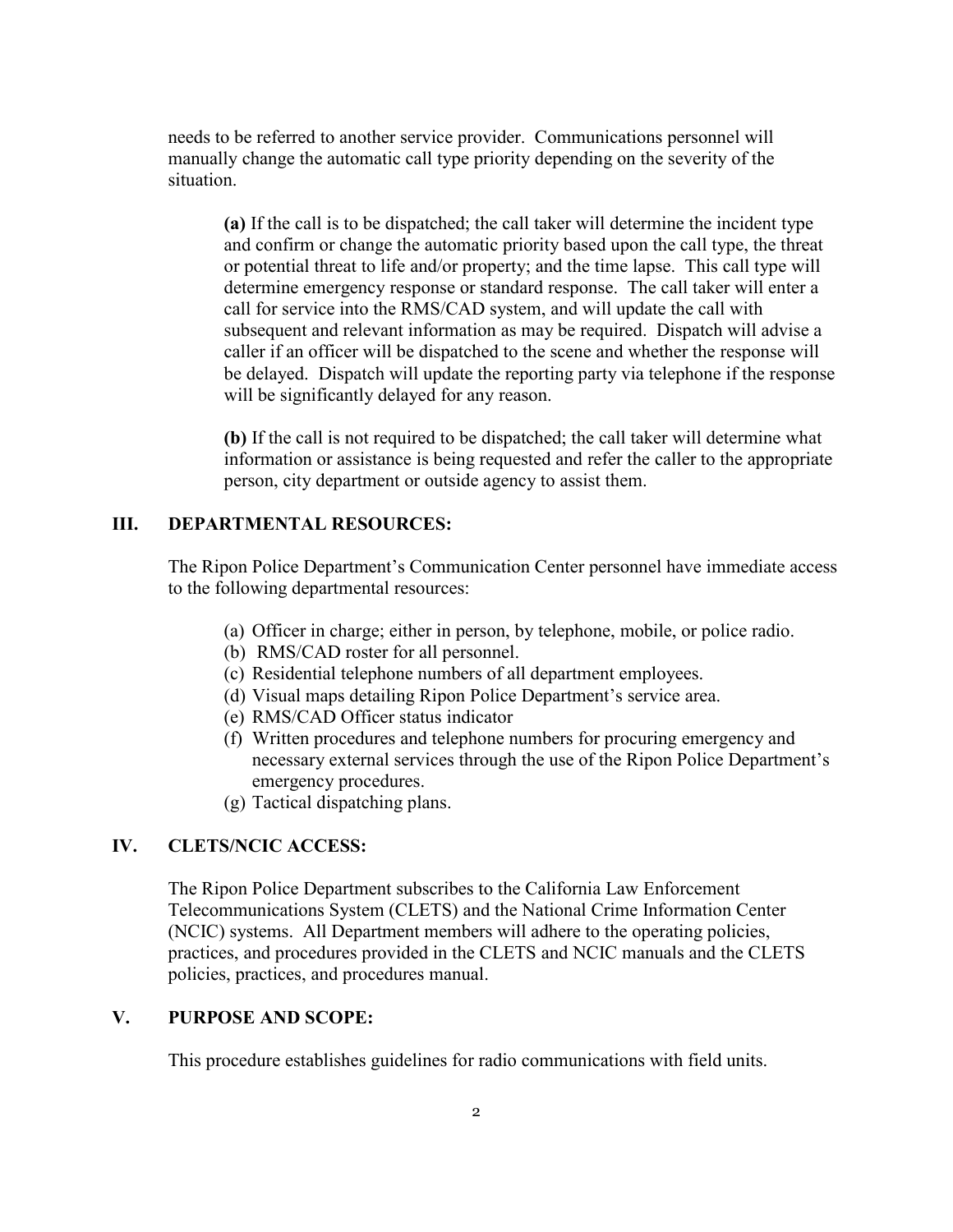### **VI. PROCEDURE:**

To ensure employee safety and efficiency, on duty officers, non-sworn patrol staff, and patrol volunteers will be in constant radio contact with communication personnel. This informs department members of an employee's status, location and the status of any incident to which he/she is responding.

The Ripon Police Department has assigned radio identification numbers, and identifying call signs. For example officers call signs begin with the letter "B" followed by the officers assigned identification number. During your radio transmission, with the exception of certain tactical situations, employees must identify themselves with their radio identification number. Refer to the Ripon Police Department's policies and procedures section 802.4 for further information and details.

The RMS/CAD system is used to track an employee's status and maintains a permanent record of the information passed between employees and the communications center. Communications personnel will record a units change in status they will also record any pertinent information relayed with the communication center or between field units.

On calls that are of high priority, are in progress, or involve violence or potential violence, communications personnel will send a minimum of two patrol units for the initial response. They will also send one or more backup units to the location of the incident in addition to the primary responders if necessary. If no cover unit is available communications personnel will notify the watch commander. All RMS/CAD event types have been designated priority 1, 2, or 3. The circumstances of the event determine the initial response and the number of backup units to be dispatched. Communications personnel will consider several factors in determining the response:

- The number of officers in the initial response;
- the number of suspects or persons involved in the incident;
- how far away the officers backup unit is from the incident;
- officer safety:
- the threat or potential threat to life or property; and
- the availability of units to handle other emergencies.

When an officer initiates a traffic stop the officer must notify communications of the vehicle license number, the vehicle description, and the location of the stop. When an officer makes a traffic stop with unusual circumstances exist, the officer should include the direction of travel, number of occupants, and any other pertinent information. If exigent circumstances exist, communications personnel will start an additional unit.

In general, communications personnel will conduct a radio "welfare check" or "status check" on field personnel in predetermined time increments if there have not been any communications from the employee(s) to indicate they are "code 4". The following are guidelines to be used: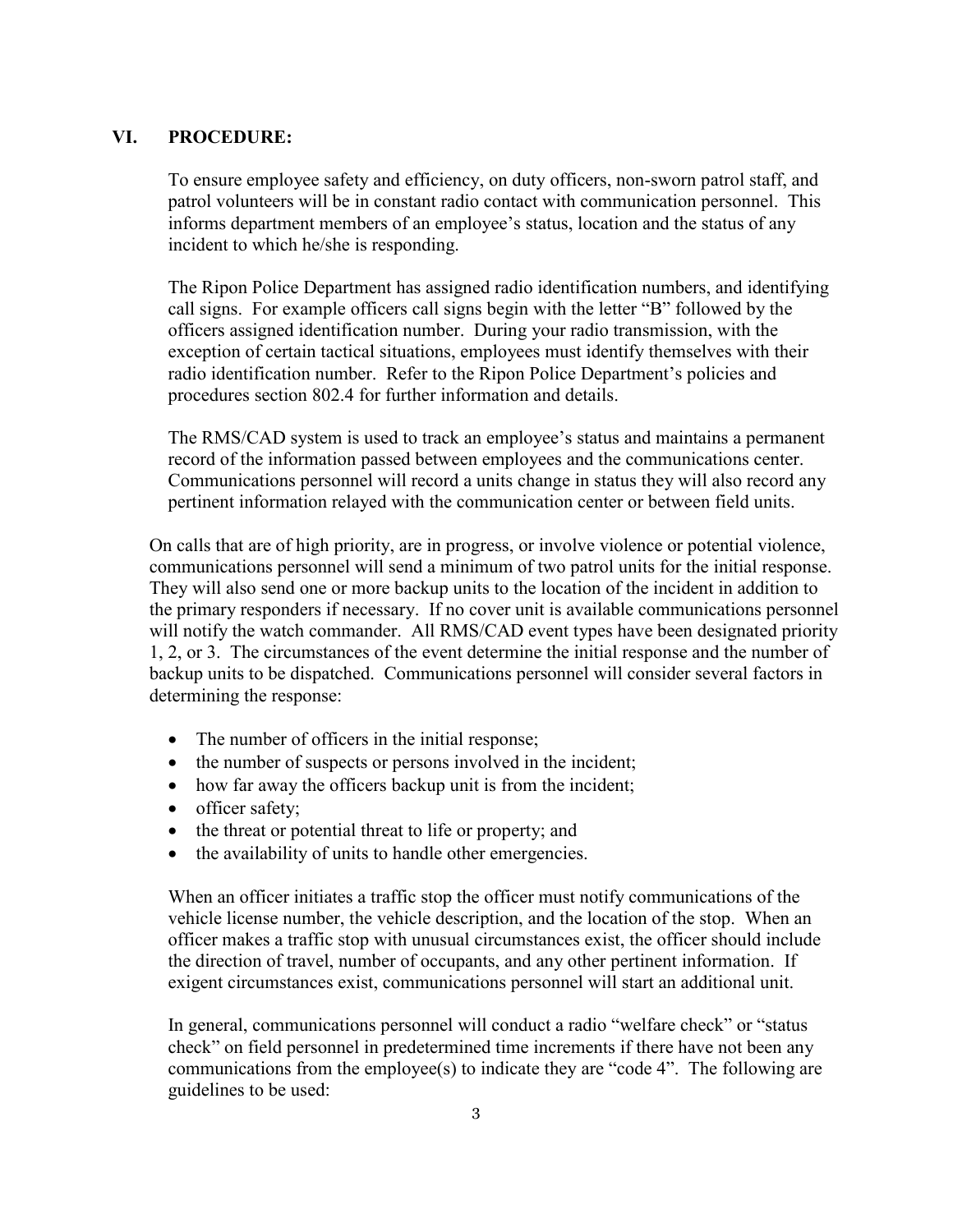**Traffic Stops:** 

- Until employee is code 4:
- After employee is code 4:  $\bullet$

Calls for service/and or Officer initiated incidents:

- $\bullet$  Until employee is code 4:
- $\bullet$  After employee is code 4:

**Additional checks:** 

Field unit who is 10-8:

If the employee does not reply, communications personnel will continue to attempt raising the officer on the radio. They will then utilize emergency alert tone to attempt to raise the employee. Communications personnel will immediately send the closest available patrol unit and start other units towards an employee's last known location. Communications personnel will also notify responding officers of the employees RIMS Mapping location per the map if different than last given location. The level of response is determined by the circumstances in which the officer was involved. Communications personnel will continue to call the officer until the second unit arrives. Communications personnel will use all resources available including pagers, cellular telephones, additional radio frequencies, and/or utilizing alert tones to attempt to contact the unresponsive employee. Communications personnel will also notify the supervisor if the employee cannot be raised.

Calls will be assigned based on priority, location and beat officer availability. Priority one and two events will be dispatched immediately. If all patrol units are unavailable, the watch commander will be notified. Priority three events will be dispatched to the assigned beat officer or community services officer. If the beat officer is unavailable and the incident is pending for an unreasonable amount of time, communications personnel can dispatch "out of beat" utilizing the following guidelines:

- Prior workload: picking unit who has had fewer calls, in particular, the fewer reports;
- Distance: take the adjoining beat with the least distance to travel.

The watch commander should be advised of the status of calls pending periodically during the shift and at the end of the shift. Communications personnel will notify units immediately of priority calls. Communications personnel will notify the watch commander of nonpriority calls held for an unreasonable amount of time. They will also notify the watch commander of any non-priority calls pending longer than one hour. Communications personnel will make a text entry on incidents held indicating watch commander has been notified and any instructions that communications personnel may have been given regarding call.

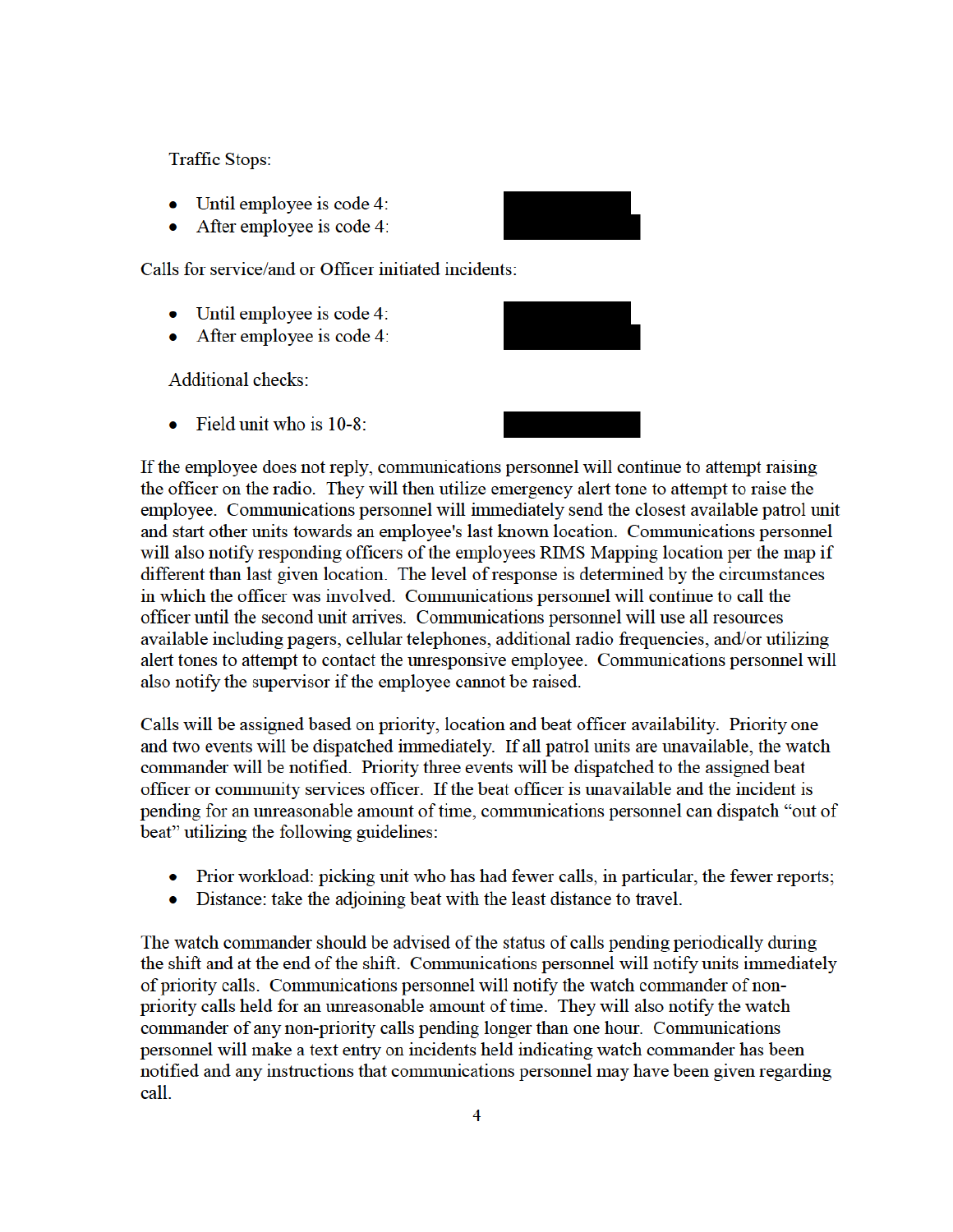In the event a citizen request to cancel the call for service, prior to the arrival of the officer on the scene, communications personnel will advise an officer to cancel the response. Communications personnel will clear the officer and close a call with the appropriate disposition code. Communications personnel will not cancel complaints involving domestic violence, violence or potential violence. Officers will respond to these calls to check the caller's welfare.

Communications personnel will notify the watch commander in the event of a critical incident or felony in progress. They will also notify police/fire administration in the event of a critical incident. Although the ultimate responsibility of notifying administration lies with the watch commander, communications personnel will assist the watch commander by providing assistance with notification upon request. Communications personnel will comply with Ripon Police Department policy 802.

### **VII. ADDITIONAL RESPONSIBILITIES:**

While an officers meal break is not guaranteed or a right, every attempt will be made to allow officers to have one uninterrupted meal break. This meal break must have prior authorization through the communication center. The communications center may decline an officer's request for a meal break when the following circumstances exist:

- A lack of additional patrol coverage.
- When calls for service are pending.
- Any exigent circumstances may exist.

At the request of the on-duty supervisor or watch commander and upon the completion of departmental approved training the communication center will also be tasked with the obligation to set up parameters for the field units during emergency situations. The situations include but are not limited to crimes in progress, vehicle pursuits, foot pursuits, and any other circumstance that may arise.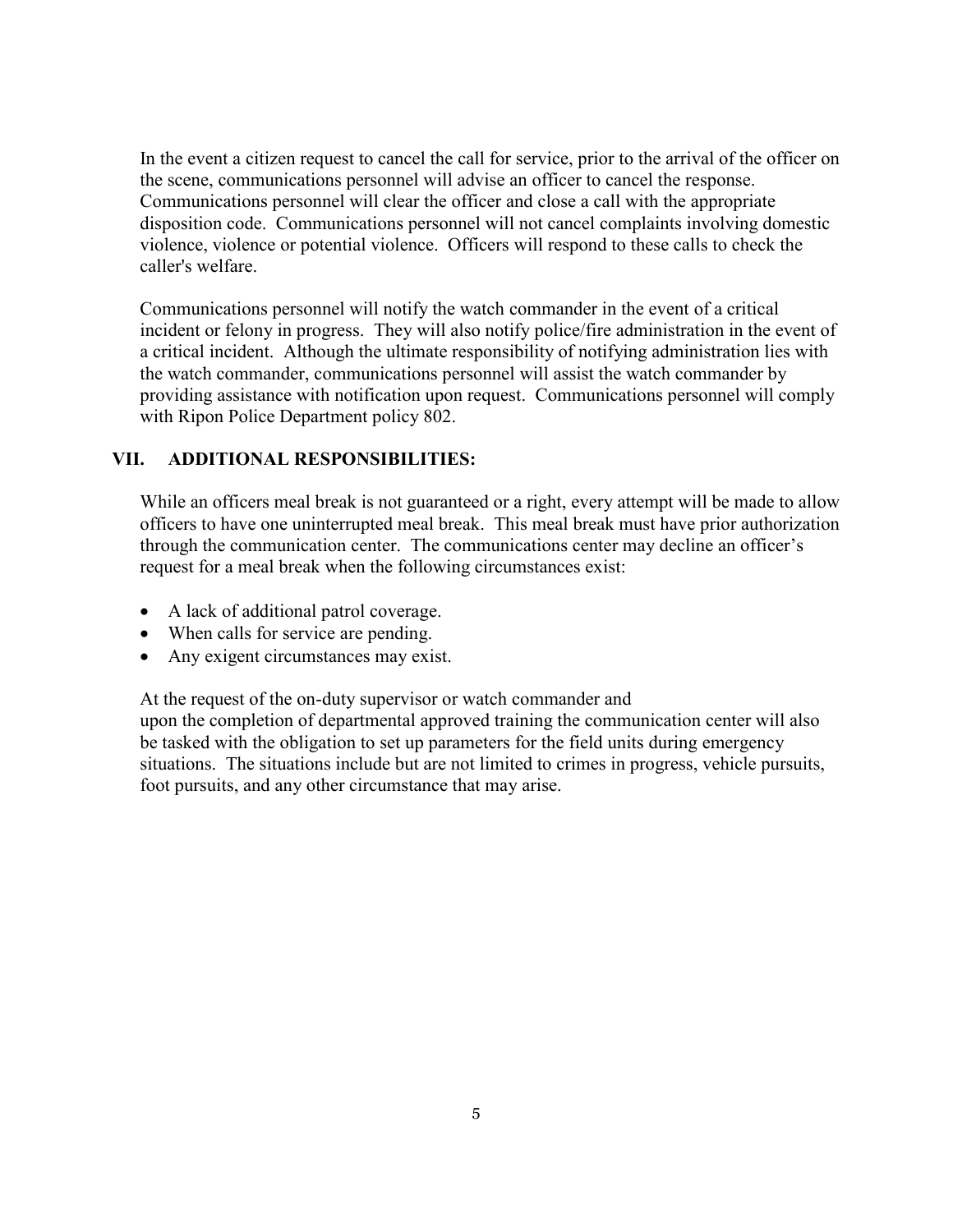## **INCIDENT TYPES REQUIRING FILL UNITS**

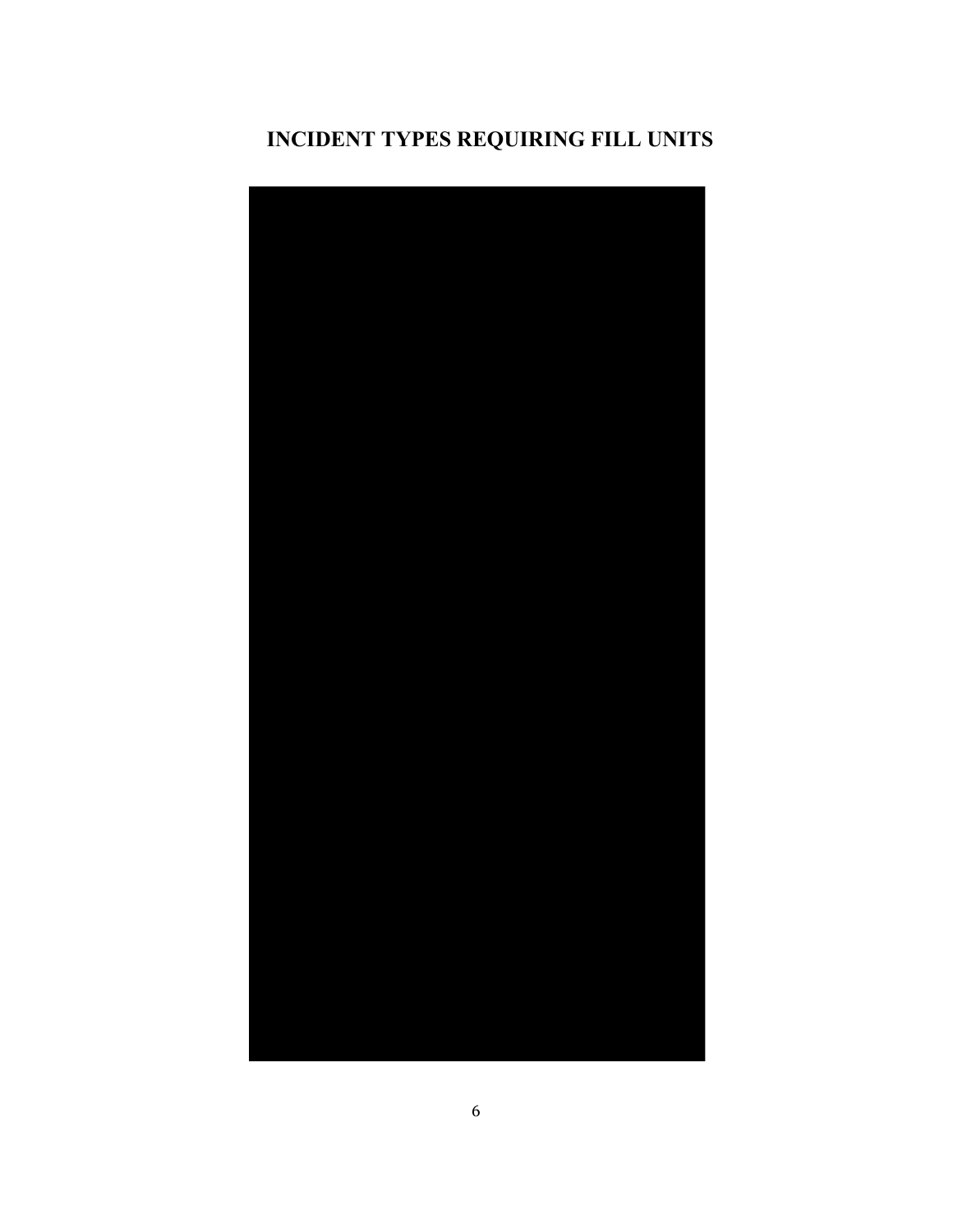## **INCIDENT TYPES REQUIRING FILL UNITS**